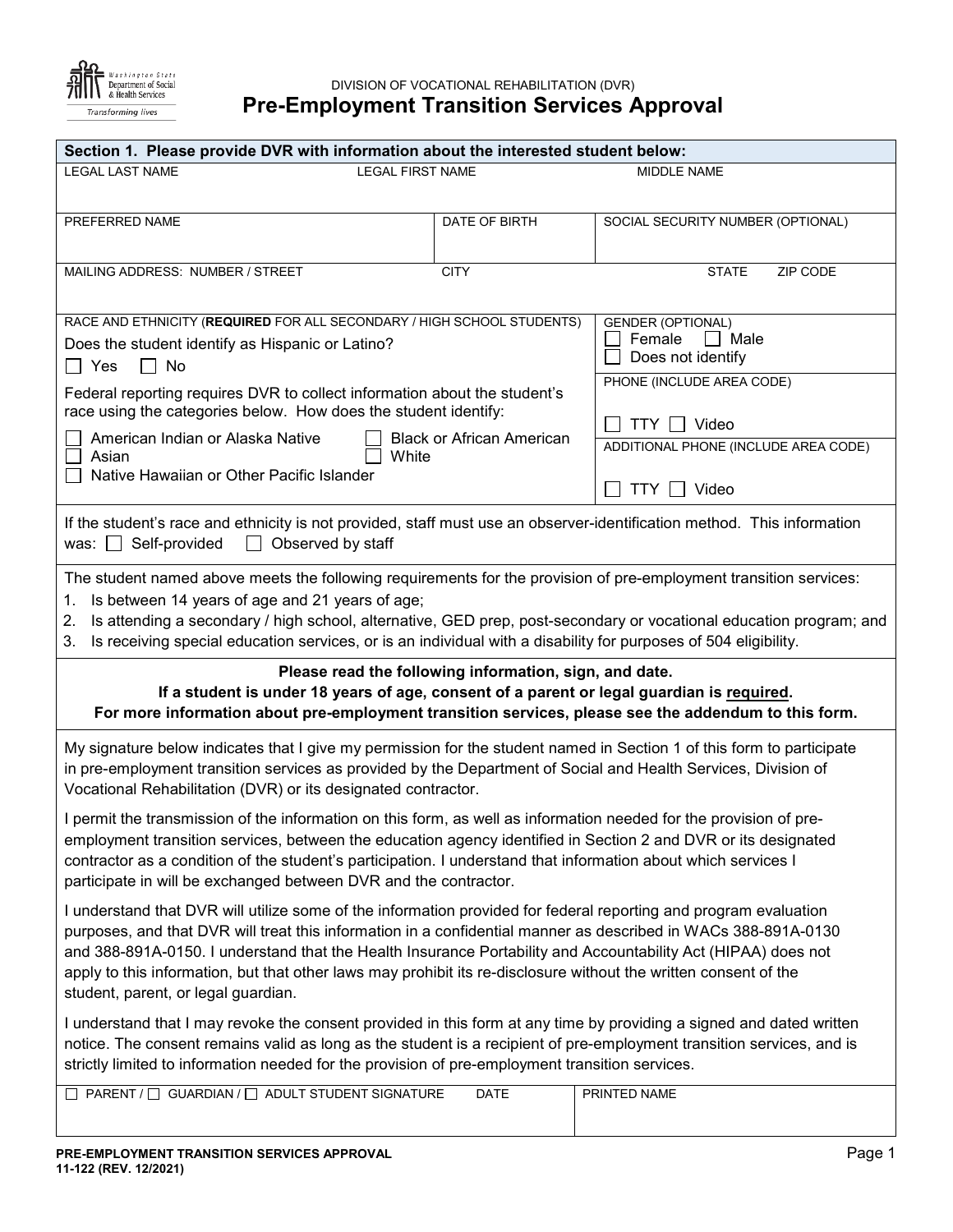| Section 2. To be completed by a school official:                                                                                                                                                                                                                                                                                                                                                                                                                                                                                                                                                                                                                                                                                                                                     |                              |  |                             |              |                                        |           |  |  |
|--------------------------------------------------------------------------------------------------------------------------------------------------------------------------------------------------------------------------------------------------------------------------------------------------------------------------------------------------------------------------------------------------------------------------------------------------------------------------------------------------------------------------------------------------------------------------------------------------------------------------------------------------------------------------------------------------------------------------------------------------------------------------------------|------------------------------|--|-----------------------------|--------------|----------------------------------------|-----------|--|--|
| INSTITUTION AT WHICH STUDENT IS ENROLLED                                                                                                                                                                                                                                                                                                                                                                                                                                                                                                                                                                                                                                                                                                                                             |                              |  |                             |              | PHONE (INCLUDE AREA CODE)              |           |  |  |
| <b>GRADE LEVEL</b>                                                                                                                                                                                                                                                                                                                                                                                                                                                                                                                                                                                                                                                                                                                                                                   | SCHOOL / DISTRICT STUDENT ID |  | STATE STUDENT ID (OPTIONAL) |              | <b>EXPECTED GRADUATION / EXIT DATE</b> |           |  |  |
| <b>TYPE OF EDUCATION PROGRAM</b>                                                                                                                                                                                                                                                                                                                                                                                                                                                                                                                                                                                                                                                                                                                                                     |                              |  |                             |              |                                        |           |  |  |
| Secondary / High School<br>Post-Secondary<br><b>GED Preparation</b>                                                                                                                                                                                                                                                                                                                                                                                                                                                                                                                                                                                                                                                                                                                  |                              |  |                             |              |                                        |           |  |  |
| Alternative<br><b>Vocational Education</b>                                                                                                                                                                                                                                                                                                                                                                                                                                                                                                                                                                                                                                                                                                                                           |                              |  |                             |              |                                        |           |  |  |
| As an official with knowledge of the student identified in Section 1 of this form, and a representative of the<br>education agency listed above, I attest to information below about the disability documentation held by<br>the school and the program through which the student receives accommodations, services, or both.<br>I refer the student to the Department of Social and Health Services, Division of Vocational Rehabilitation (DVR)<br>for the opportunity to participate in activities defined as pre-employment transition services under the<br>Rehabilitation Act. This referral is limited to participation in those activities defined as pre-employment<br>transition services, and is not a referral for application to the vocational rehabilitation program. |                              |  |                             |              |                                        |           |  |  |
|                                                                                                                                                                                                                                                                                                                                                                                                                                                                                                                                                                                                                                                                                                                                                                                      |                              |  |                             |              | <b>YES</b>                             | <b>NO</b> |  |  |
| This student has an accommodation plan under section 504 of the Rehabilitation Act □                                                                                                                                                                                                                                                                                                                                                                                                                                                                                                                                                                                                                                                                                                 |                              |  |                             |              |                                        |           |  |  |
|                                                                                                                                                                                                                                                                                                                                                                                                                                                                                                                                                                                                                                                                                                                                                                                      |                              |  |                             |              |                                        |           |  |  |
| This student is an individual with a disability who does not have an IEP or 504 Plan                                                                                                                                                                                                                                                                                                                                                                                                                                                                                                                                                                                                                                                                                                 |                              |  |                             |              |                                        |           |  |  |
| <b>SCHOOL OFFICIAL SIGNATURE</b>                                                                                                                                                                                                                                                                                                                                                                                                                                                                                                                                                                                                                                                                                                                                                     |                              |  | <b>DATE</b>                 | PRINTED NAME |                                        |           |  |  |